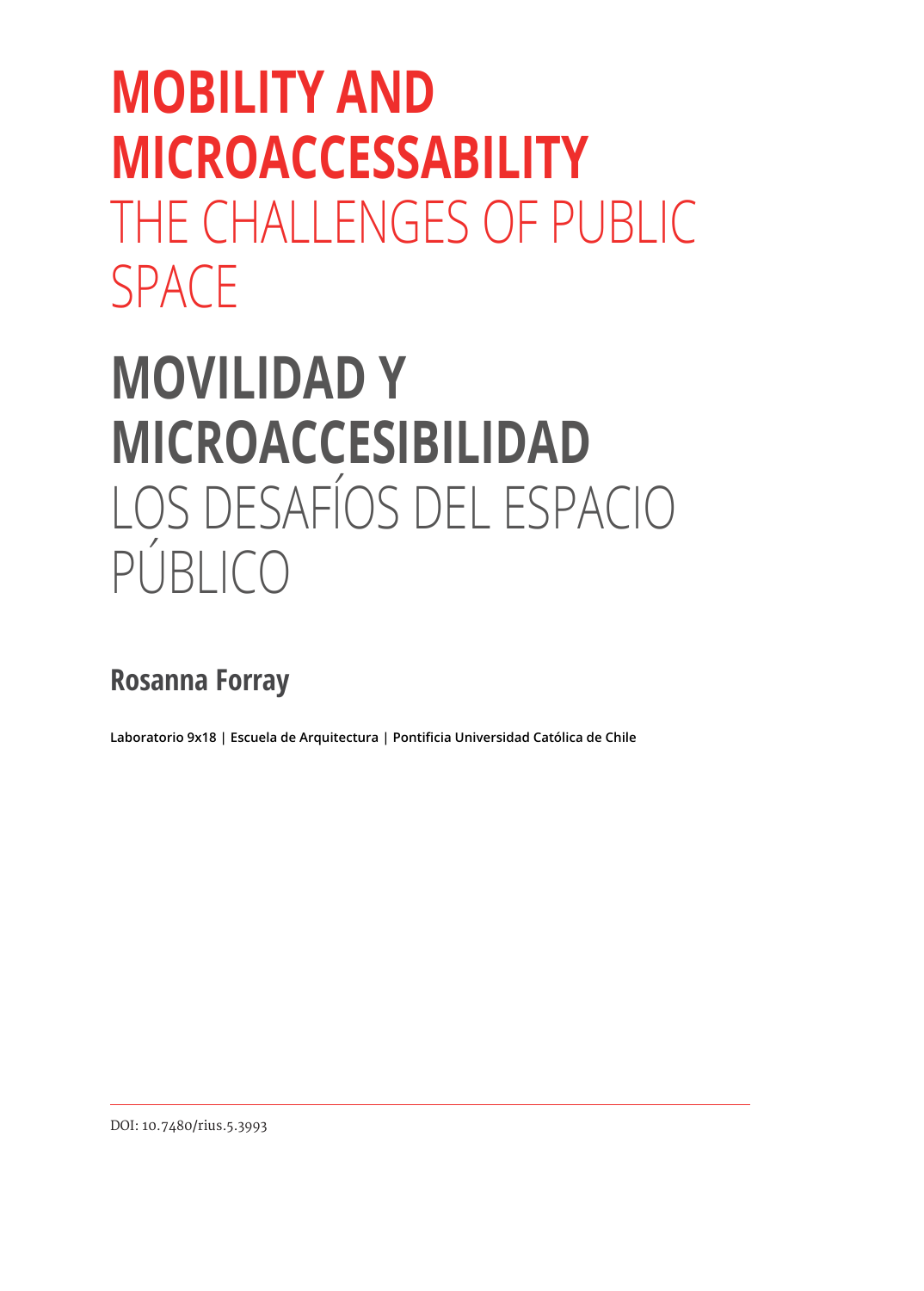### Abstract

In urban peripheral neighborhoods, mobility is a right yet to be conquered. The residents have to face marginal conditions either in the 'macroaccesibility' that leads to long distances, as well as to the 'microaccesibilty' that occurs in the proximal space and in the daily life. For this mobility, predominantly female, the most determinant factors are the quality, vitality, and along with it, the safety of the public space. Women have to negotiate their right to appropriate, use and transform this space. And they do it throughout the repetitive practice of walking, often under threat. This brings the challenge of thinking the proximal city with them: diverse, safe and well connected. To do so, the public space is the key.

#### **KEYWORDS**

Mobility; Microaccessability; Public Space; Proximal City.

**146**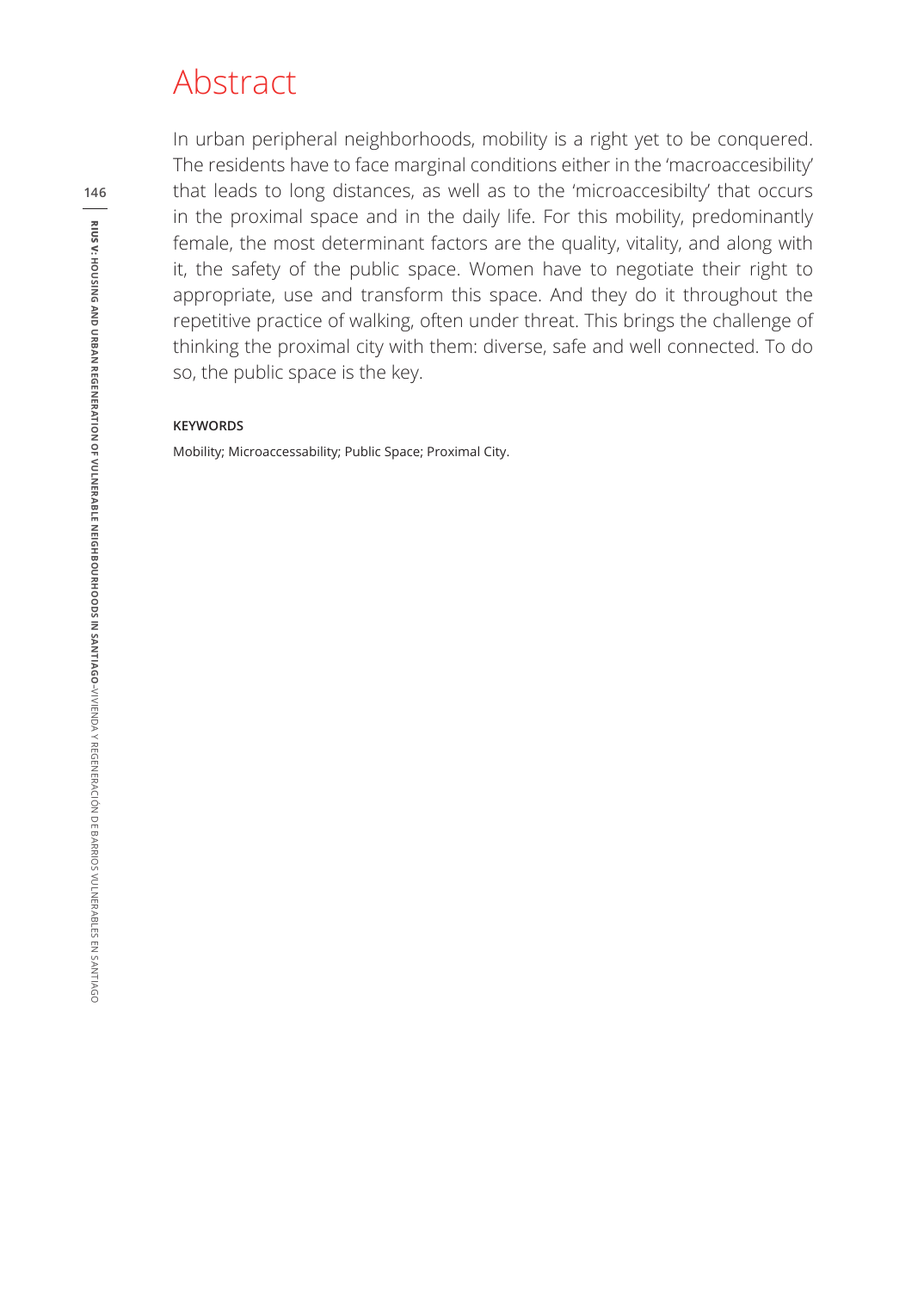## Resumen

En los barrios de las periferias urbanas, la movilidad es un derecho aún por conquistar. Allí los residentes deben enfrentar condiciones deplorables tanto en la "macroaccesibilida" que conduce a las largas distancias, como en la "microaccesibilidad" que se despliega en el espacio de proximidad y en los tiempos de la vida cotidiana. Para esta movilidad, predominantemente femenina, los factores más determinantes son la calidad, la vitalidad y con ello la seguridad del espacio público. Es allí donde las mujeres deben negociar su derecho a apropiar, usar y transformar el espacio. Y lo hacen a través de la práctica repetitiva de la caminata muchas veces amenazada. Esto abre el desafío de pensar con ellas la ciudad próxima, diversa, segura y bien conectada. Para ello el espacio público es la clave.

### **PALABRAS CLAVES**

Movilidad; Microaccesibilidad; Espacio público; Ciudad próxima.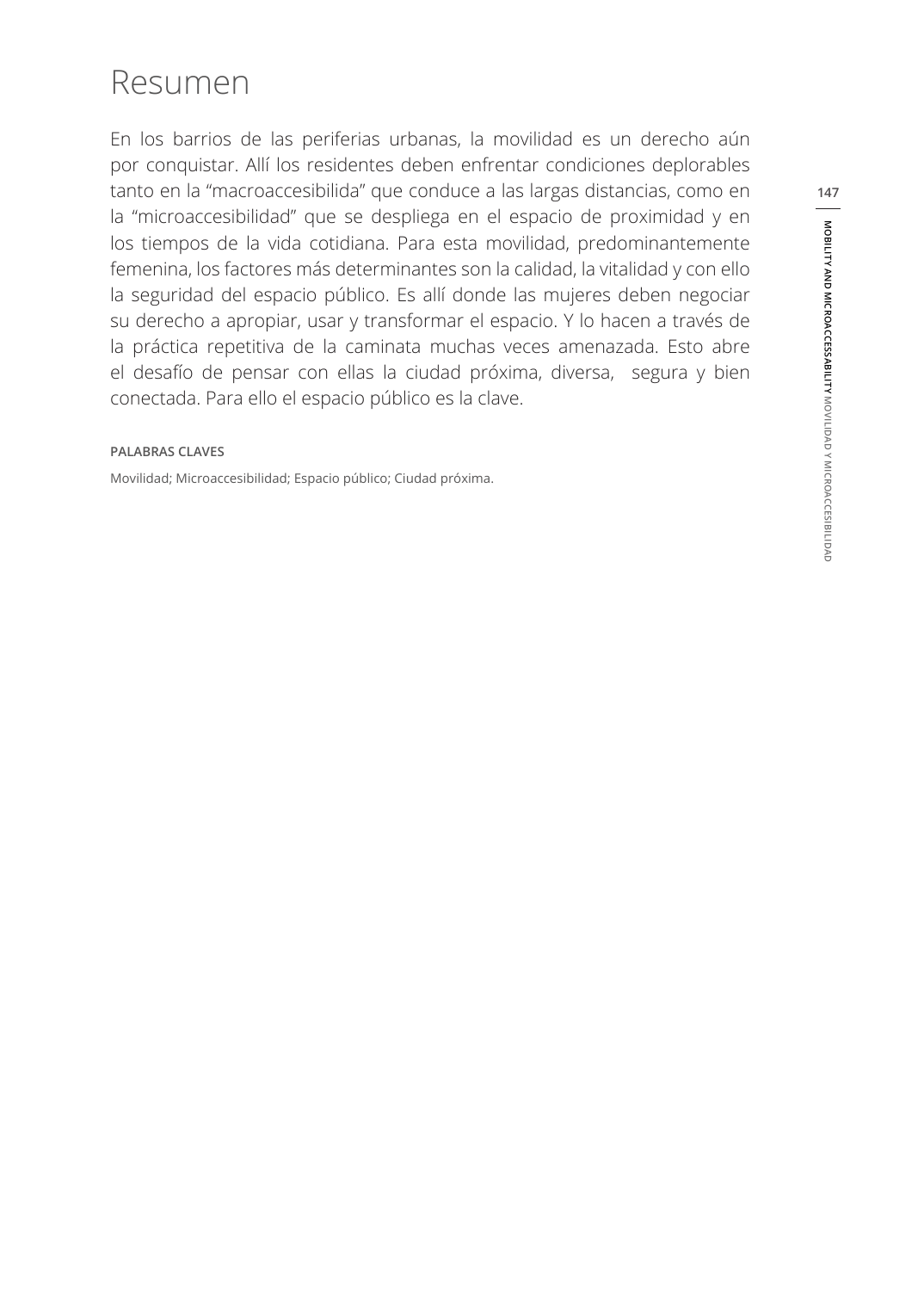If we accept that mobility is a right, which in turn allows access to all rights: health, education, housing, recreation, work, exchange opportunities and interactions that the city offers (Ascher, 2004); then the mobility right is unequally distributed both socially and spatially (Vasconcellos Alcántara, 2010). From the perspective of the place of residence, income levels, composition and position in the family, means of displacement, and particularly gender; mobility presents very different types of challenges. This reality is particularly sensitive in the neighborhoods that had their origin in social housing policies, where modest families live in peripheries badly connected to the city and with a limited supply of public spaces. There, (in)mobility is a factor of impoverishment. That is, it is not only a reflection but a producer of inequality (Jirón & Zunino Singh, 2017, Le Breton, 2005). In those neighborhoods, mobility is a right yet to be conquered.

Those who inhabit these neighborhoods must face deplorable conditions in what Alcântara Vasconcellos (2010) calls the macroaccessibility and the microaccessibility. Conditions that alter and almost determine their quality of life. With regards to the macroaccessibility, the conditions under which users travel are still deplorable. Even though in Santiago high-capacity public transport systems gradually expand their coverage to improve mobility from these neighborhoods to distant destinations in the city. Access to boarding points, stops and stations, requires long walks or combined means of approach. Furthermore, the conditions of services, transfers, waiting times in inhospitable environments, the agglutination in buses and wagons, congestion on the streets, affect the daily travel experience. In this way, users assume, with their time and fatigue, the double cost of distant location and poor travel conditions.

From this perspective, the "right to the city" is the right to an accessible city and to a mobility that conduces to it. However, as Jouffe (2011) points out, it is not only a question of accessibility. He argues so following Lefebvre's (1969) definition of the right to the city as the ability to appropriate the urban environment and participate. To him, the right to the city is, above all, the right to produce, transform and use the city. This is based on the proximity of neighborhoods.

In a neighborhood-regeneration perspective originated in the sixties, microaccessibility is the focus of attention – the topic that summons us. Here the physical space conditions the right to the city, as pointed out by Muxi Martínez, Casanovas, Ciocoletto, & Gutiérrez Valdivia (2011). The mobility is not only to transportation means, but to the interior of the neighborhood and the municipality. It is intimately linked to the quality, vitality and the security of the public space that is caused by the quality and vitality. In Santiago, walking is the predominant mode of displacement. This mode of transportation reaches up to 75% of the trips in the peripheral municipalities. Those

**148**

VIVIENDA Y REGENERACIÓN DE BARRIOS VULNERABLES EN SANTIAGO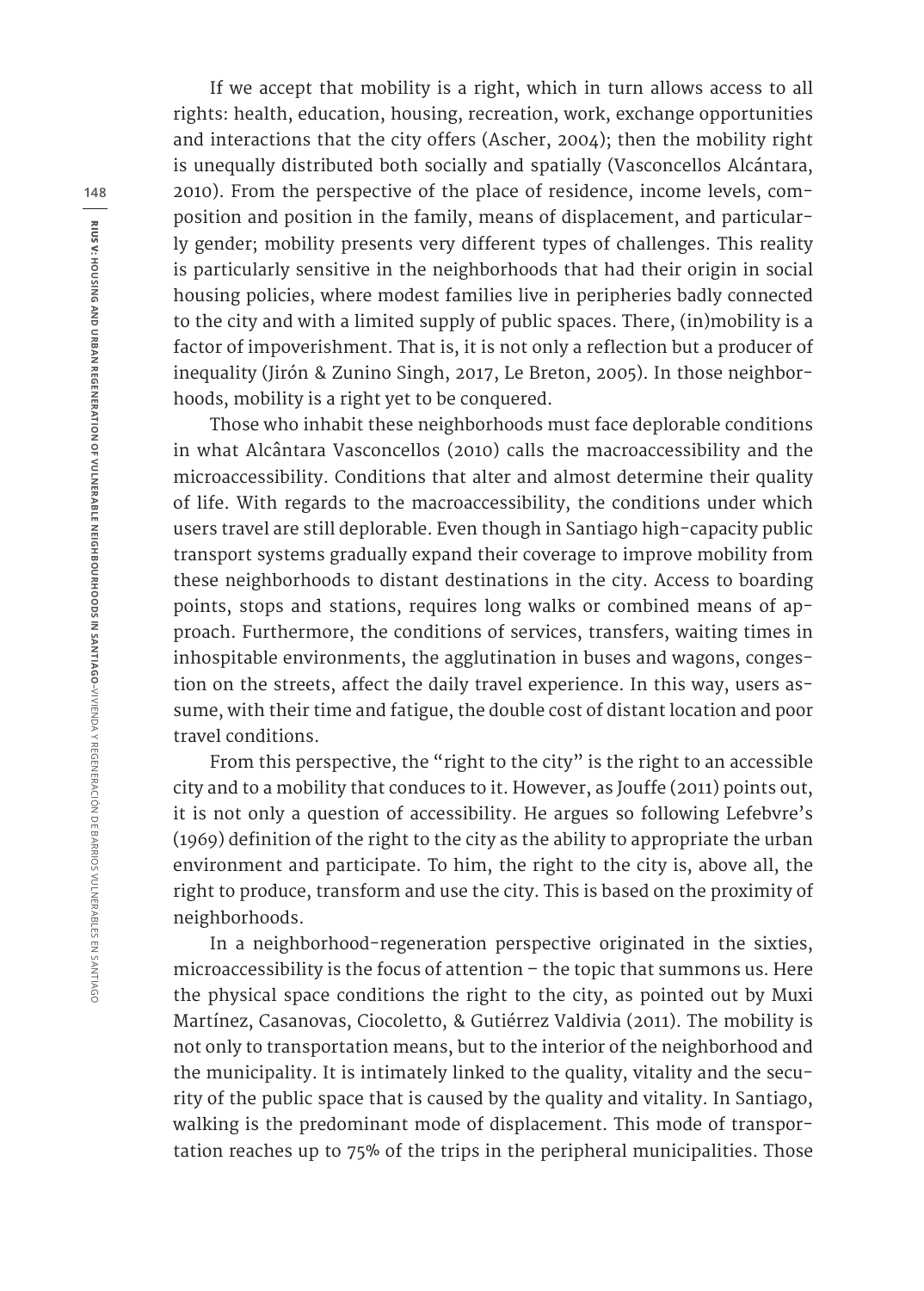Si aceptamos que la movilidad es un derecho, que a su vez permite acceder a todos los derechos, la salud, la educación, la vivienda, la recreación, el trabajo, las oportunidades de intercambio e interacciones que la ciudad ofrece (Ascher, 2004), este derecho está social y espacialmente distribuido de manera inequitativa (Vasconcellos Alcántara, 2010). Vista desde la perspectiva del lugar de residencia, de los niveles de ingreso, la composición y la posición en la familia, los medios de desplazamiento, y particularmente el género, la movilidad presenta desafíos de muy diverso tipo. Esta realidad es particularmente sensible en los barrios que tuvieron su origen en las políticas de vivienda social, donde habitan familias modestas en periferias mal conectadas a la ciudad y con una oferta limitada de espacios públicos. Allí, la (in)movilidad es factor de empobrecimiento, es decir, no sólo es reflejo sino productora de desigualdad (Jirón & Zunino Singh, 2017; Le Breton, 2005). Allí, la movilidad es un derecho aún por conquistar.

Quienes habitan estos barrios, deben enfrentar condiciones deplorables tanto en lo que Alcântara Vasconcellos (2010) llama la macroaccesibilidad como en la microaccesibilidad. Condiciones que alteran y casi determinan su calidad de vida. En el ámbito de la macroaccesibilidad, si bien en Santiago los sistemas de transporte público de gran capacidad poco a poco amplían su cobertura para mejorar la movilidad desde estos barrios hacia destinos distantes en la ciudad, las condiciones en que los usuarios viajan son aún deplorables. Por una parte, acceder a los puntos de abordaje, paraderos y estaciones, exige largas caminatas o cambios de medios de acercamiento, por otra, las condiciones de los servicios, los trasbordos, los tiempos de espera en ambientes inhóspitos, el aglutinamiento en buses y vagones, la congestión en las calles, afectan diariamente la experiencia del viaje. De este modo los usuarios asumen, con su tiempo y su fatiga, el doble costo de la localización distante y de las malas condiciones de viaje.

Desde esta perspectiva, el "derecho a la ciudad" es el derecho a una ciudad accesible y a una movilidad conducente a ella. Sin embargo como señala Jouffe (2011) el derecho a la ciudad, definido por Lefebvre (1969) como la capacidad de apropiarse del entorno urbano y de participar, no es sólo una cuestión de accesibilidad, es sobre todo el derecho a producir, transformar y usar la ciudad, y este tiene su asiento en la proximidad.

En una perspectiva de regeneración de los barrios originados en los años sesenta -tema que aquí nos convoca- es la microaccesibilidad nuestro foco de atención. Aquí el espacio físico condiciona el derecho a la ciudad, como señalan Muxi Martínez, Casanovas, Ciocoletto, & Gutiérrez Valdivia (2011). La movilidad hacia los medios de transporte como hacia el interior del vecindario y de la comuna, está íntimamente ligada a la calidad, a la vitalidad y la consecuente seguridad del espacio público. En Santiago, el modo predominante de desplazamiento es la caminata, esta alcanza en las comunas periféricas hasta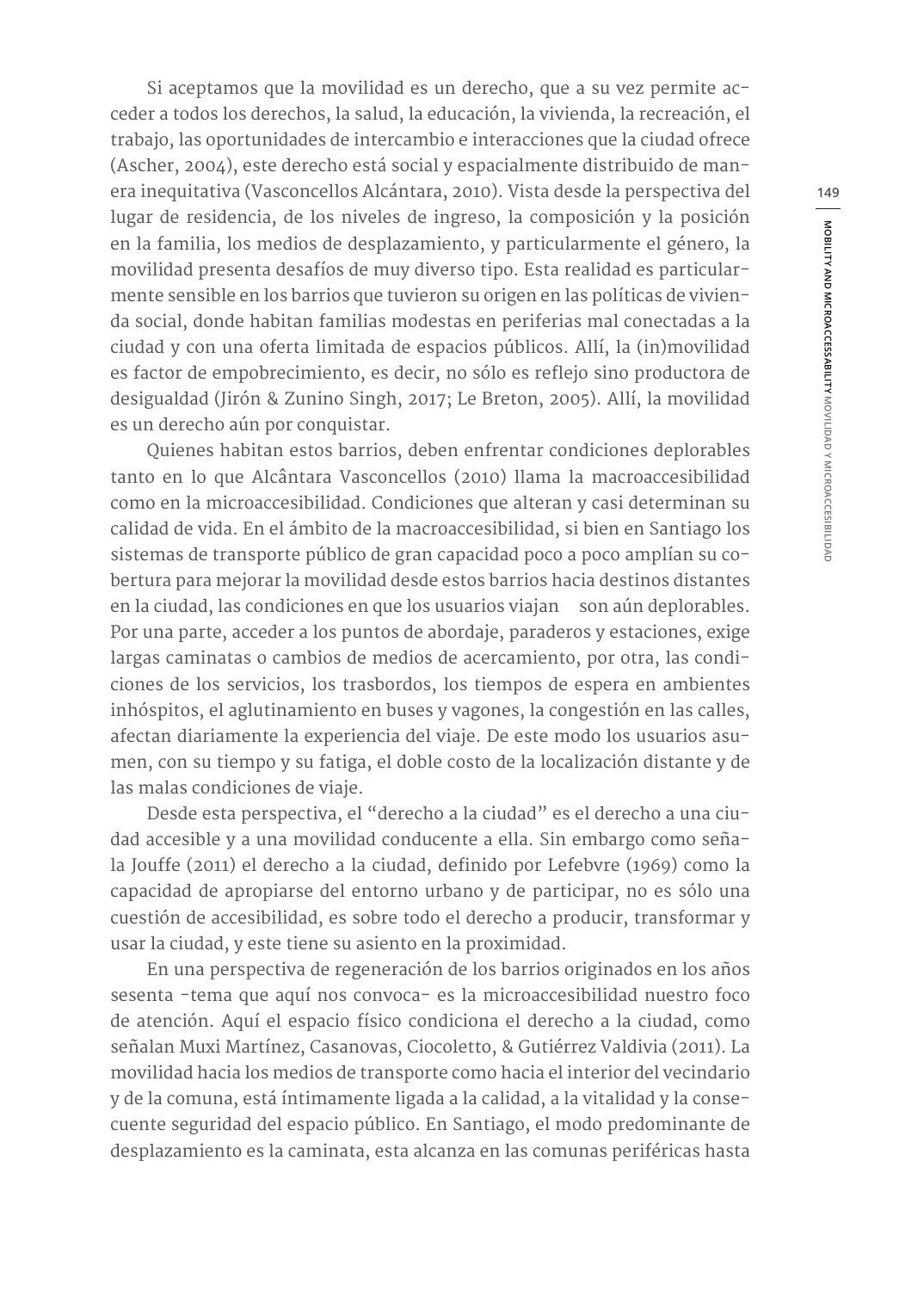who mainly practice it are women between 21 and 60 years of age, and they do it to go to work, get children to and from school, accompany seniors, make purchases, visit relatives, feed the network of support and assistance relationships relationships that are woven in the neighborhood and sustain the life of the extended family (Araos, 2016). It is there, in the space of proximity and in the unfolding of daily life activities where mobility allows to practice the production, transformation and use of space. As Fenster (2011) points out, citing De Certeau in his book L'Invention du quotidien (1984) "the daily activities of the body are part of the process of appropriation and territorialisation of space. The repetitive practice of walking is part of the strategies used to transform and reclaim that space as their own". However, the author continues, "[for women] to carry out their social and family tasks, they must negotiate their spatial practices of citizenship in order to ensure that they can conduct their right to use [the space]" (2011: 72).

This predominantly female micromobility requires negotiations. The quality of the public space, the neighborhood sociability and the security are threatened by thefts, assaults, harassments, intimidation, traffics accidents, among others. This reality causes women to require bid detours to avoid such threats (Figueroa & Forray Claps, 2015). However, diverse elements of the built environment can condition the proximity through the daily practice of walking: the state of the sidewalks, the relation of the house to the street, the presence of neighbors, the presence of shops, the existence or not of blind walls or opaque fences, the dead-end streets, the security at crossings, floods, light and shade, facilities for moving by bicycle, proximity to services, work sources and public transport, among other. All of these elements have a strong impact on the daily experience of mobility, on journeys and breaks, on access to goods and services inside and outside the neighborhoods.

Female mobility, as well as that of children and adults who travel with them, is a sustainable mobility for its complex or multipurpose displacements of short journeys, on foot or in collective transport (Miralles-Guasch & Dones, 2010). It also plays a central role in the life of the neighborhood. A mobility that through the recurrence of daily practices feeds sociability in the proximity space. In keeping with these practices, identification, knowledge and the transformation of space are being configured. Hence, in the line of De Certau, Muxi notes that "the gender perspective applied to urban planning is understood from experience" (2011, p.109). However, the mobility of women is the most vulnerable (Ortiz Escalante, 1971) both in terms of macroaccessibility and microaccessibility.

Within a perspective of regeneration processes of the sixties-generation neighborhoods , which today have a densification potential based on collective housing, mobility opens both an opportunity and a greater challenge. Mobility is understood simultaneously as a means of access to the distanced city

**150**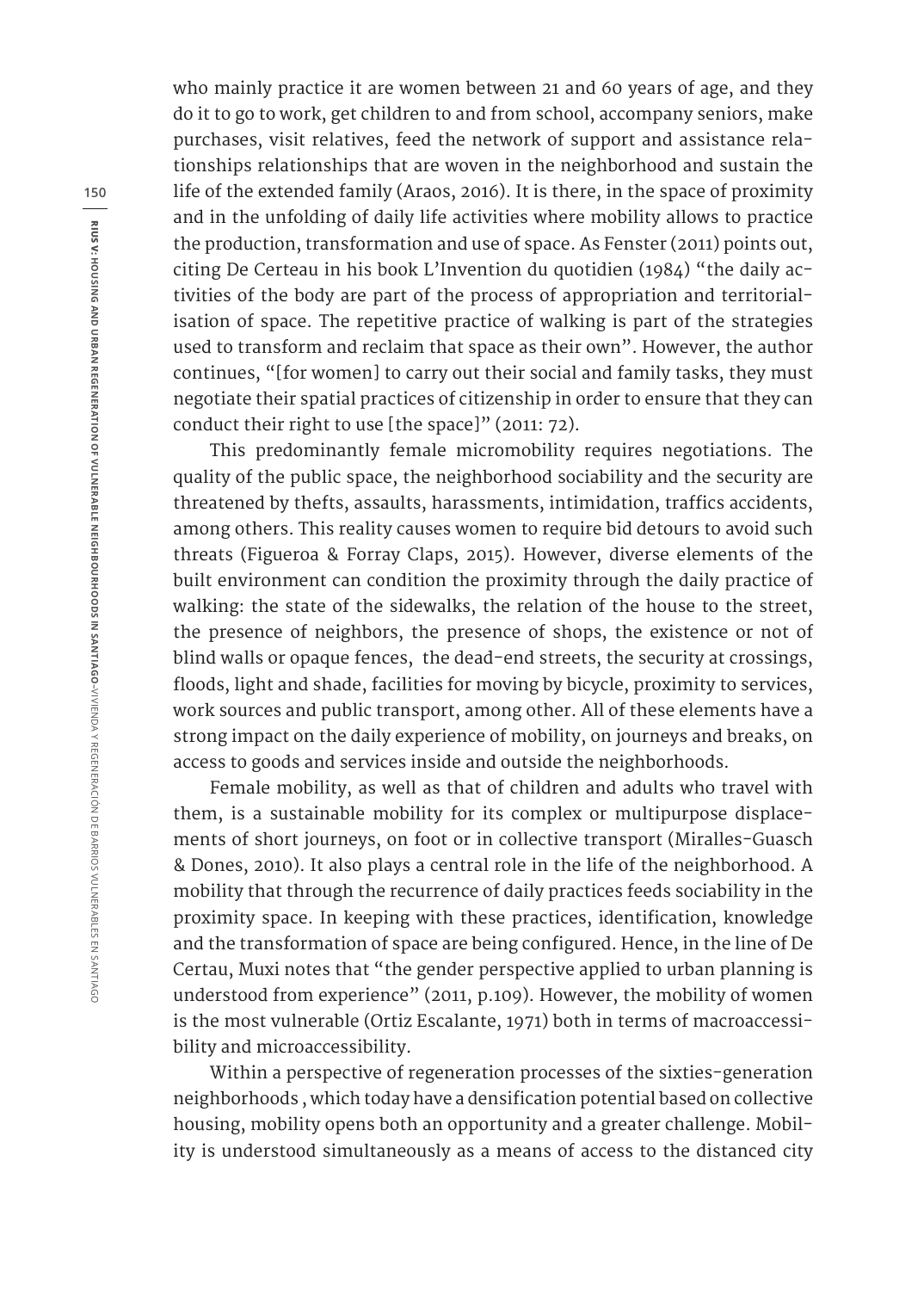el 75% de los viajes, y quienes la practican principalmente son las mujeres entre 21 y 60 años de edad, para dirigirse al trabajo, llevar y traer niños del colegio, acompañar adultos mayores, hacer compras, visitar parientes, alimentar la red de relaciones de apoyo y asistencia que se tejen en el vecindario y sustentan la vida de la familia extensa (Araos, 2016). Es allí, en el espacio de proximidad y en el despliegue de las actividades de la vida cotidiana donde la movilidad permite practicar la producción, la transformación y el uso del espacio. Como señala Fenster (2011) citando a De Certeau, en su libro L'Invention du quotidien (1984) "las actividades corporales de la vida diaria son parte del proceso de apropiación y territorialización del espacio, y la práctica repetitiva de la caminata es parte de las estrategias usadas para transformar y reclamar ese espacio como propio". Sin embargo, prosigue el autor, "[las mujeres] para realizar sus quehaceres sociales y familiares deben negociar sus prácticas espaciales de ciudadanía con el objetivo de asegurar que pueden realizar su derecho al uso [del espacio]" (2011:72).

Esta micromovilidad, predominantemente femenina, requiere negociaciones. La calidad del espacio público, la sociabilidad vecinal y la seguridad se encuentran amenazadas por robos, asaltos, acoso, amedrentamiento, accidentes de tránsito, entre otros. Esta realidad genera que muchas veces las mujeres deban hacer grandes rodeos para esquivar estas amenzas (Figueroa & Forray Claps, 2015). Sin embargo, diversos factores del entorno construído pueden condicionar la proximidad a través de la práctica cotidiana de la caminata: el estado de las veredas, la relación de la vivienda con la calle, la presencia de vecinos, la presencia de almacenes, la existencia o no de muros ciegos o cierres opacos, las calles sin salida, la seguridad en los cruces, las inundaciones, la luz y la sombra, las facilidades para moverse en bicicleta, la cercanía a los servicios, a fuentes de trabajo y al transporte público, entre otros factores tienen fuerte impacto en la experiencia cotidiana de la movilidad, en los desplazamientos y las pausas, como también en el acceso a bienes y servicios al interior y al exterior de los barrios.

Por sus desplazamientos complejos -o multipropósitos- de trayectos cortos y a pie o en transporte colectivo, la movilidad femenina, así como la de los niños y las personas adultas que se desplazan con ella, es una movilidad sostenible (Miralles-Guasch & Dones, 2010) y juega un papel central en la vida del barrio. Una movilidad que a través de la recurrencia de las prácticas cotidianas alimenta la sociabilidad en el espacio de la proximidad; y a su vez, al compás de esas prácticas se va configurando la identificación, el conocimiento y la transformación del espacio. De ahí que en la linea de De Certau, Muxi señala que "La perspectiva de género aplicada al urbanismo se entiende desde la experiencia"(2011, p. 109). Sin embargo la movilidad de las mujeres es la más vulnerada (Ortiz Escalante, 1971) tanto en lo que se refiere a la macroaccesibilidad como a la microaccesibilidad.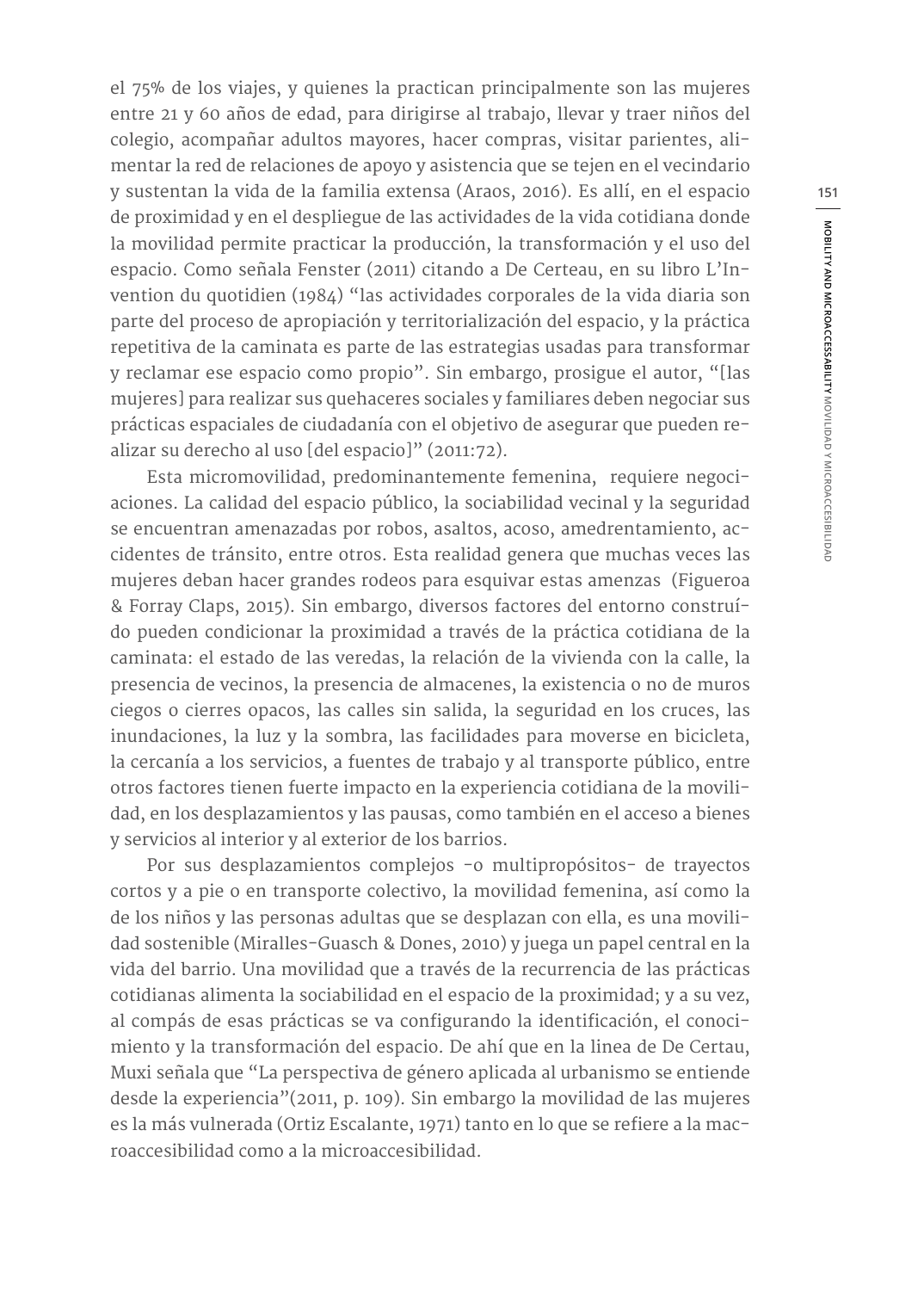and as a 'performative' practice of the use and transformation of the space of proximity. The opportunity is to think about its transformations from the practices and the daily experience of space. The challenge is to contribute to the production of the walkable city, a well-connected city with diverse neighborhoods with mixed activities and close opportunities, with fewer costs of displacement (Miralles-Guasch & Dones, 2010). A city where public spaces, streets, and squares of proximity are safe, comfortable, attractive, and accessible; a city that welcomes and encourage local life (Valdivia, 2017), that values the potentials of their hierarchical urban tissue - which is a legacy of the social project that originated them. A city with friendly and safe routes from the house to the neighborhood, and beyond. In short, a 'friendly' public space that -in the neighbors' wishes- improves the daily experience of travel, feeds the sense of belonging and vitalizes social life both within the neighbourhood and in their transition to the city.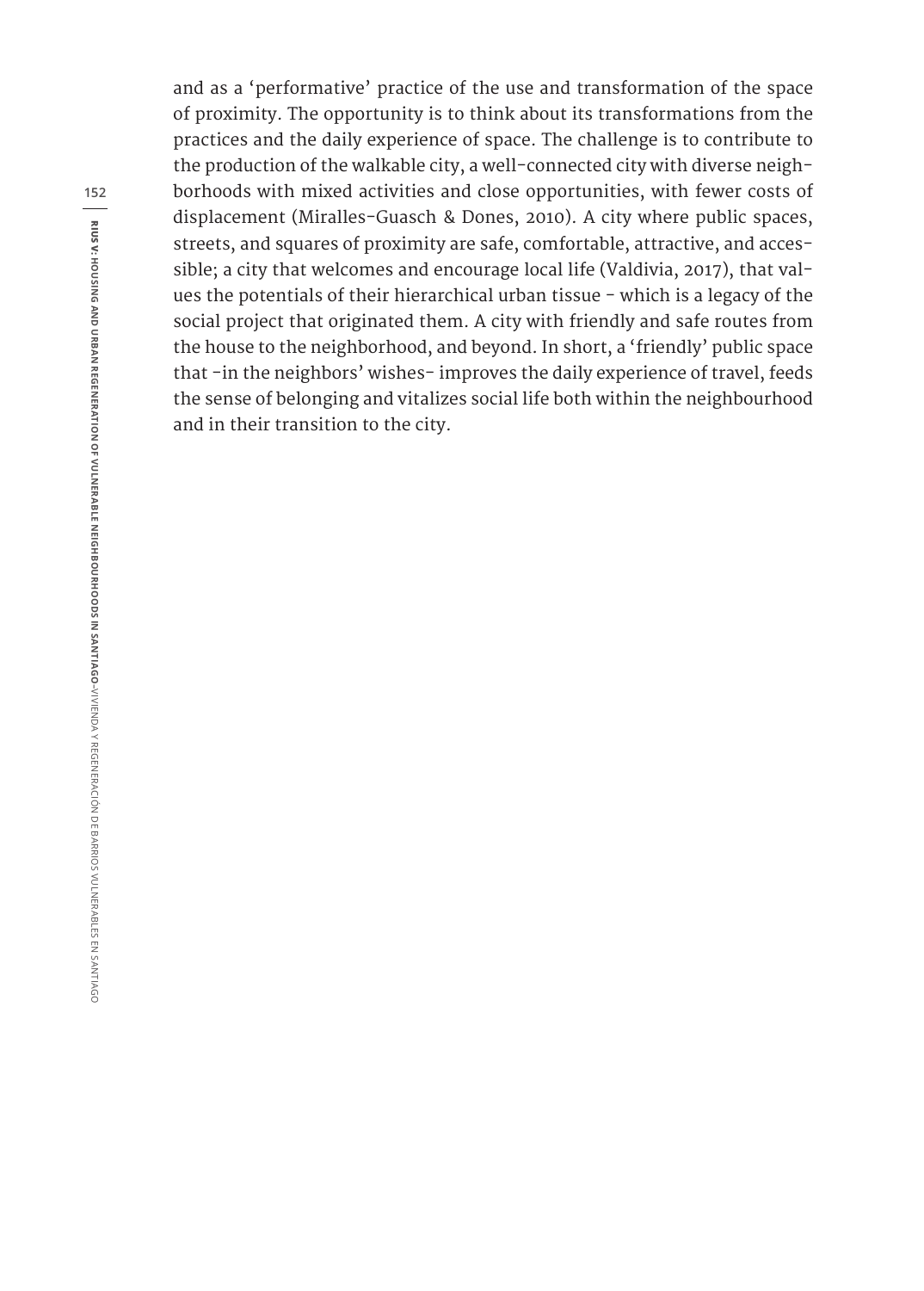En la perspectiva de un proceso de regeneración de los barrios de la generación de los sesenta, que hoy presentan un potencial de densificación basada en la vivienda colectiva, la movilidad entendida simultáneamente como vía de acceso a la ciudad a distancia y como práctica 'performativa' del uso y transformación del espacio de proximidad, nos abre a la vez una oportunidad y un desafío mayor. La oportunidad de pensar sus transformaciones desde las prácticas y la experiencia cotidiana del espacio. Y el desafío de contribuir a la producción de la ciudad próxima, de barrios diversos con actividades mixtas y oportunidades cercanas, con menos costos de dezplazamiento, bien conectada (Miralles-Guasch & Dones, 2010). Una proximidad de espacios públicos, calles y plazas seguras, confortables, atractivas, accesibles, que acojan y propicien la vida local (Valdivia, 2017), con recorridos amables y seguros desde la casa hasta más allá de los límites barriales. En síntesis, un espacio público 'amigable' -al decir de los anhelos de las vecinas- que mejore la experiencia cotidiana de los viajes, alimente el sentido de pertenencia y vitalice la sociabilidad tanto en el seno los barrios como en su transición hacia la ciudad.